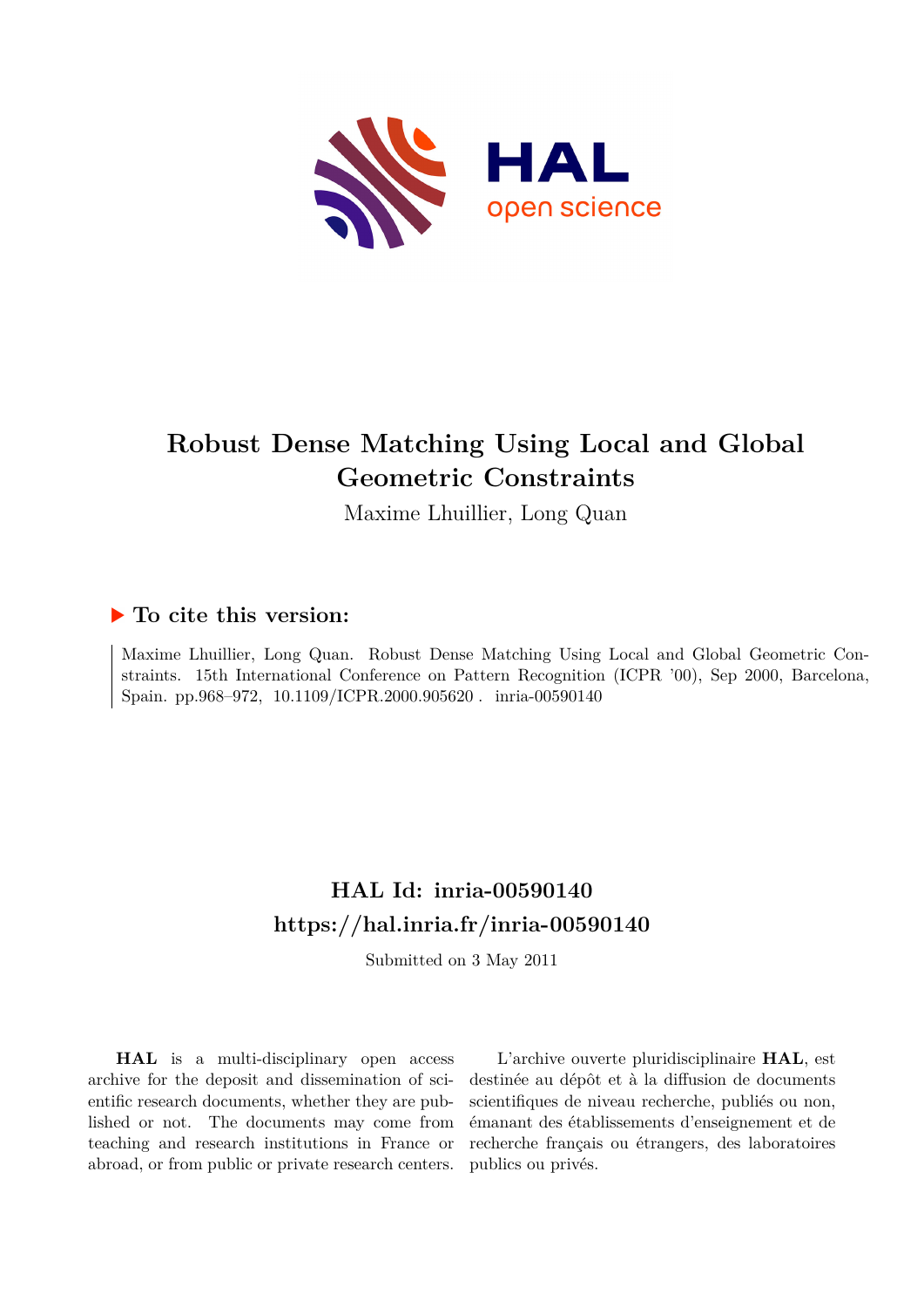# **Robust Dense Matching using Local and Global Geometric Constraints**

Maxime Lhuillier Long Quan CNRS-GRAVIR-INRIA ZIRST – 655 avenue de l'Europe 38330 Montbonnot, France Maxime.Lhuillier@inrialpes.fr Long.Quan@inrialpes.fr

# **Abstract**

*A new robust dense matching algorithm is introduced in this paper. The algorithm starts from matching the most textured points, then a match propagation algorithm is developed with the best first strategy to densify the matches. Next, the matching map is regularised by using the local geometric constraints encoded by planar affine applications and by using the global geometric constraint encoded by the fundamental matrix.*

*Two most distinctive features are a match propagation strategy developed by analogy to region growing and a successive regularisation by local and global geometric constraints. The algorithm is efficient, robust and can cope with wide disparity. The algorithm is demonstrated on many real image pairs and applications on image interpolation and creating novel views are also presented.*

# **1 Introduction**

Matching techniques are always one of the most important and most difficult task in computer vision. Dense matching consists of establishing a maximum number of pixel-to-pixel correspondences in two images. There have been many dense matching algorithms developed (e.g. [3, 7, 2, 1, 10, 5, 11]). The most common approach for dense matching consists of correlating small image windows along the one dimensional epipolar line within the maximum disparity. This method is often computationally costly, suitable only for small base line stereo images, and also depends heavily on the epipolar geometry which has to be provided, often by off-line calibration. Most recently from researchers working on uncalibrated vision, the epipolar geometry could be estimated on-line with robust techniques [14, 13] which tolerates the initial mismatches. However, this modern approach still fails frequently for widely separated image pairs since the initial matches are fragile and the fundamental matrix so estimated fits often to subsets of images, not the whole image. For instance, for a clear background/foreground scene, the fundamental matrix often fits either to the cluster of points on the background or that on the foreground.

In this paper, we introduce a new approach of robust dense matching algorithm. It starts by constructing a dense matching map using a growing/propagation schema from a list of seed matches which may contain bad matches (Section 2). The matching is then regularised using the local geometric constraints encoded by planar affine applications (Section 3). After local regularisation of dense matching, the global geometric constraint encoded by the fundamental matrix is recovered and used to constraint the final propagation (Section 4).

This new approach has considerable advantages over the existing ones. It can cope with wide disparity between image pairs. The initial seed matches are more tolerant for mismatches as we do not use them to fit the global fundamental matrix, we use it only for match propagation. In some extreme cases, only one good seed match is sufficient to provoke an avalanche for the whole textured images while keeping bad seeds undeveloped. The algorithm is also computationally efficient. The final fundamental matrix estimation is also reliable as the input matches are evenly spread over the whole image space. Finally this algorithm can still applies for the non-rigid scene by dropping the final and global validation.

# **2 Initial match and propagation**

The basic principles of the algorithm is to start from matching some points of interest which have the highest textureness as seed points to bootstrap a region growing type algorithm, which then propagates the matches in the neighborhood of seed points from the most textured pixels to less textured ones. The algorithm therefore consists of two steps: seed selection and propagation.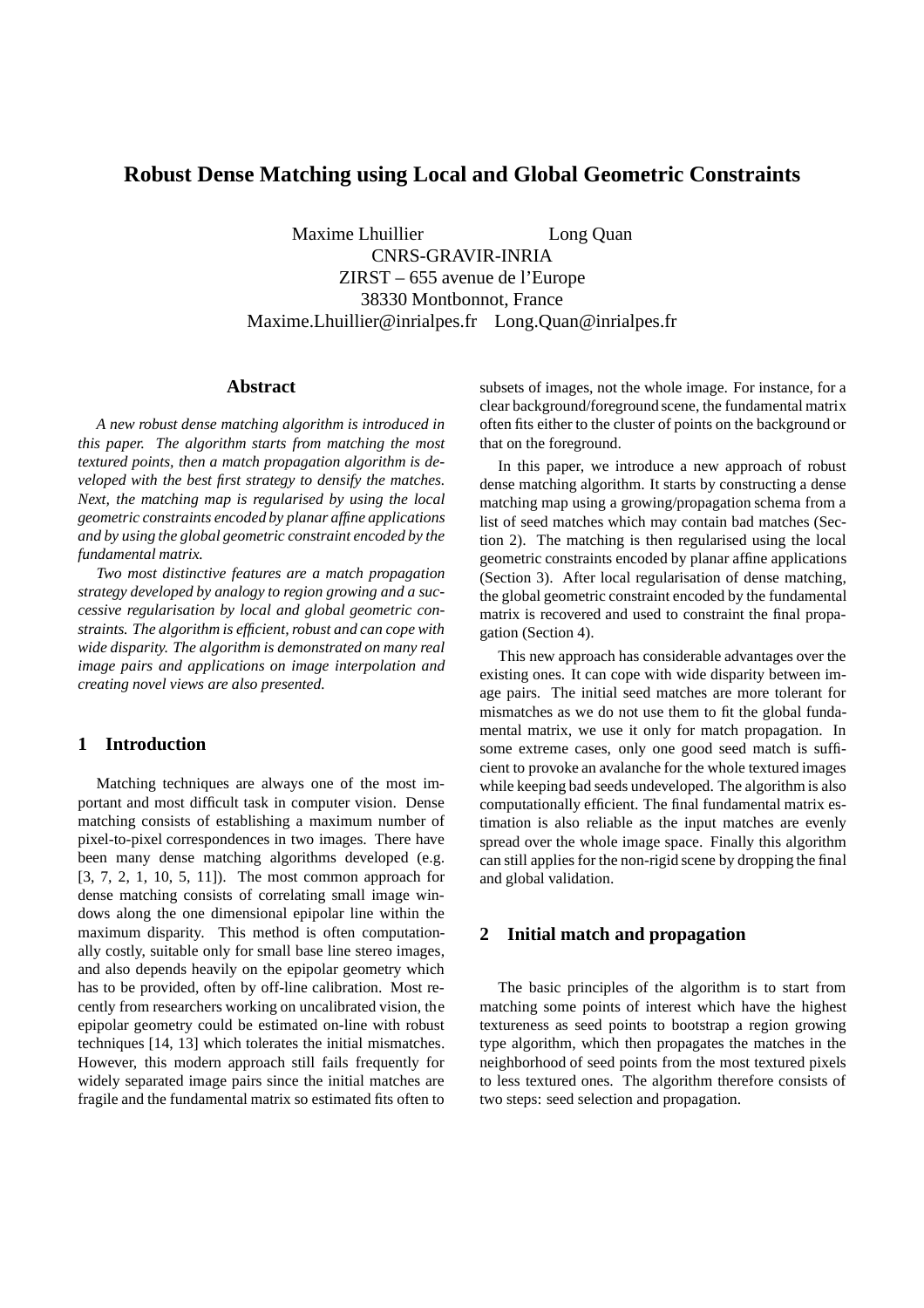#### **2.1 Seed Selection and Initial Matching**

Points of interest [6, 12] are naturally good seed point candidates, as points of interest are by its very definition image points which have the highest textureness (i.e. the local maxima of the auto-correlation function of the signal). The ZNCC (zero-mean normalized cross-correlation) correlation measure is used for matching seeds as it is invariant to linear radiometric changes. The  $ZNCC_{\mathbf{X}}(\Delta)$  at point  $\mathbf{x} = (x, y)^T$  with the shift  $\Delta = (\Delta_x, \Delta_y)^T$  is defined to be  $\sum_{\mathbf{i}} (I(\mathbf{x} + \mathbf{i}) - I(\mathbf{x})) (I'(\mathbf{x} + \Delta + \mathbf{i}) - I'(\mathbf{x} + \Delta))$  $\left(\sum_{\mathbf{i}}(I(\mathbf{x}+\mathbf{i})-I(\mathbf{x}))^2\sum_{\mathbf{i}}(I'(\mathbf{x}+\Delta+\mathbf{i})-I'(\mathbf{x}+\Delta))^2\right)^{1/2}$ 

where  $I(\mathbf{x})$  and  $I'(\mathbf{x})$  are the means of pixel luminances for the given window centered at **x**.

#### **2.2 Propagation**

After obtaining the initial seed matches, it comes our central idea of match propagation from the initial seed matches. The idea is similar to the classic region growing method for image segmentation [9] based on the pixel homogeneity. Instead of using the homogeneity property, a similarity measure based on the correlation score is used. This propagation strategy could also be justified as the seed matches are the points of interest which are the local maxima of the textureness, so the matches could be extended to its neighbors which have still strong textureness though not a local maxima.

All initial seed matches are starting points of concurrent propagations. At each step, a match  $(a, A)$  with the best ZNCC score is removed from the current set of seed matches. Then we look for new matches in its 'match neighborhood' (see Figure 1 for its definition) and simultaneously add all new matches to the current set of seeds and to the set of accepted matches—under construction. The neighbors of pixels a and A are taken to be all pixels within the  $5 \times 5$  window centered at <sup>a</sup> and <sup>A</sup> to enforce the continuity constraint of the matching results. For each neighboring pixel in the first image, we construct a list of tentative match candidates consisting of all pixels of a  $3 \times 3$  window in the neighborhood of its corresponding location in the second image. Thus the displacement gradient limit should not exceed 1 pixel.

The unicity constraint of the matching and the termination of the process is guaranteed by choosing only new matches not yet accepted. Since the search space is reduced for each pixel, we use small  $5 \times 5$  windows for ZNCC. Therefore, minor geometric changes are allowed and artefacts at occluding contours are limited.

We can notice that the risk of bad propagation is greatly diminished by the best first strategy over all matched seed points. Although seed selection step seems very similar to

Neighborhood of pixel a in view 1 Neighborhood of pixel A in view 2

| r |   |  |  | B |  |  |
|---|---|--|--|---|--|--|
|   |   |  |  |   |  |  |
|   | a |  |  |   |  |  |
|   |   |  |  |   |  |  |
|   |   |  |  |   |  |  |

**Figure 1. Definition of neighborhood**  $\mathcal{N}(a, A)$ **of pixel match** (a; A)**. It is a set of matches included in the two**  $5 \times 5$ -neighborhood  $\mathcal{N}_5(a)$ and  $\mathcal{N}_5(A)$  of pixels a and A. Possible matches for  $b$  (resp.  $C$ ) are in the  $3 \times 3$  black **frame centered at** <sup>B</sup> **(resp. ). The complete definition of**  $\mathcal{N}(a, A)$  **is**  $\{(b, B), b \in \mathcal{N}_5(a), B \in \mathcal{N}_6(a)\}$  $\mathcal{N}_5(A), (D-A) = (D - a) \in \{-1, 0, 1\}$ .

many existing methods [14, 13] for matching points of interest using correlation, the crucial difference is that propagation needs only to take the most reliable ones rather than taking a maximum of them. This makes our algorithm much less vulnerable to the presence of bad seeds in the initial matches. In some extreme cases, only one good match of points of interest is sufficient to provoke an avalanche of the whole textured images.

This propagation algorithm can be described as follows. The input of the algorithm is the set  $Seed$  of the current seed matches, the set is implemented by a heap data structure for fast selection of the best match. The output is an injective displacement mapping  $Map$ .

Let  $s(\mathbf{x}) = max\{|I(\mathbf{x} + \Delta) - I(\mathbf{x})|, \Delta \in$  $\{(1,0), (-1,0), (0,1), (0,-1)\}\}\)$  be an estimate of the luminance roughness for the pixel at **x**, which is used to stop propagation into insufficiently textured areas a with  $s(a) < t$  where  $t = 0.01$  and  $0 \le I(a) \le 1$ . **Input**: Seed **Output**: Map **while**  $Seed \neq \emptyset$  **do pull** the best match  $(a, b)$  from Seed  $Local \leftarrow \emptyset$ *(Store in Local new candidate matches)* **for each**  $(c, d)$  **in**  $\mathcal{N}(a, b)$  **do if**  $(c, *)$  and  $(*, d)$  not in  $Map$  and  $s(c)$ >t,  $s(d)$ >t and ZNCC( $c, d$ )>0.5 **then** store match  $(c, d)$  in Local **end-if end-for** *(Store in Seed and Map good candidate matches)* **while**  $Local \neq \emptyset$  **do** pull the best match  $(c, d)$  from Local **if**  $(c, *)$  and  $(*, d)$  not in  $Map$ **then** store match  $(c, d)$  in  $Map$  and  $Seed$ **end-if end-while end-while**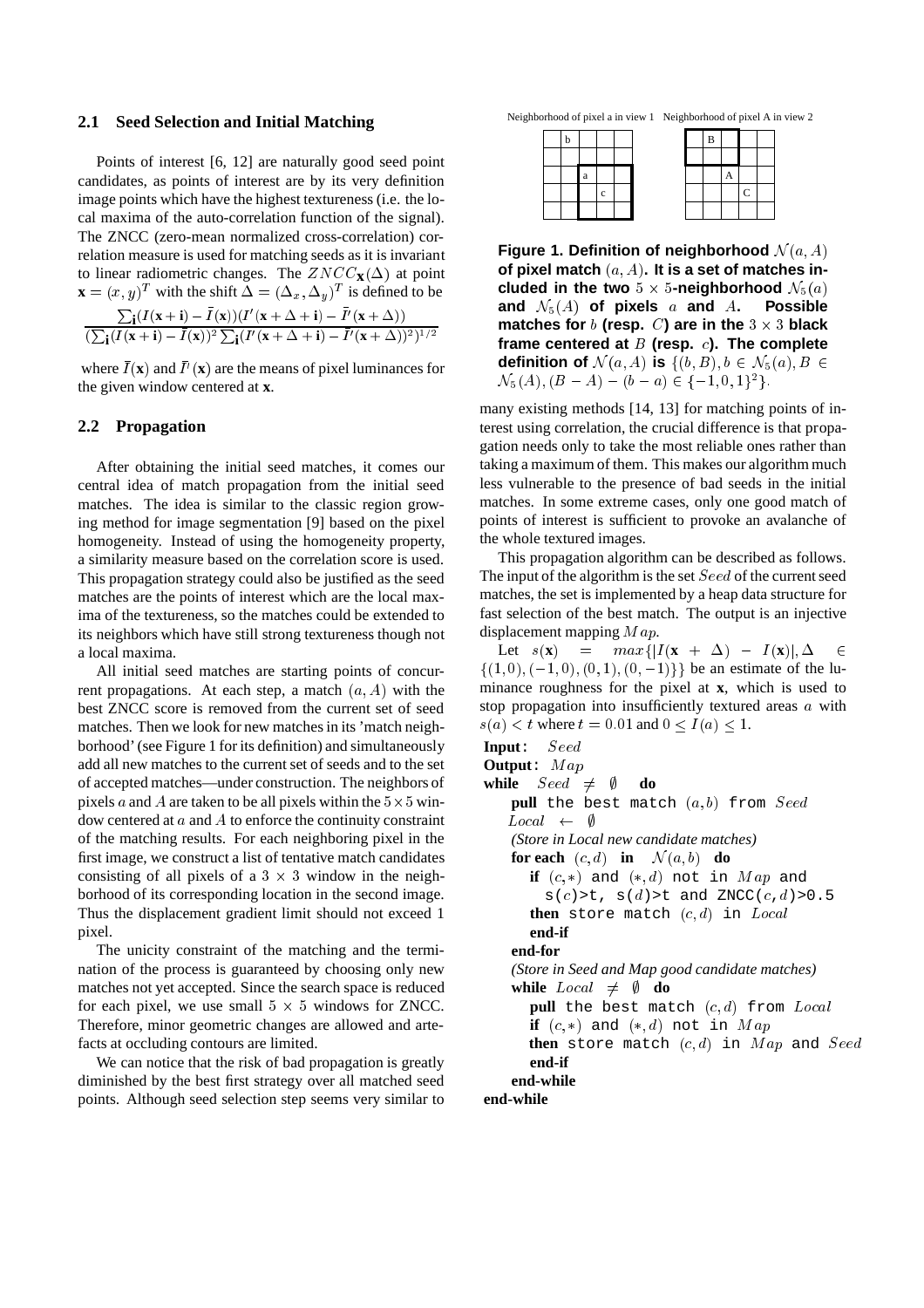The complexity of the algorithm is  $O(n \log(n))$ , where n is the final number of matched pixels. Notice that it is output sensitive, only dependent on the number of final matches and independent of disparity bound.

# **3 Check using local geometric constraints**

The disparity map obtained from the propagation may still be corrupted and irregular. We assume that the scene surface is smooth enough to be approximated by small planar patches. Thus, the dense matching can be regularised by locally fitting planar patches encoded by homographies. The construction of the matched planar patches is described as follows.

The first image is initially subdivided into small regular grid. For each square patch, we obtain all matched points of the square from the dense disparity map. A plane homography should be tentatively fitted to these matched points of the square to look for potential planar patches. Because a patch is rarely a perfect planar facet except for manufactured objects, the putative homography for a patch can not be estimated by standard least squares estimators. The Random Sample Consensus (RANSAC) method [4] is used for robust estimation.

In practice, the stability of the homography fitting decreases with the patch size. Our compromise between patch grid resolution and stability fitting is to fit a planar affine application (which counts only 6 d.o.f instead of 8 d.o.f of homography) in  $8 \times 8$ -pixel squares.

#### **4 Estimate the global geometric constraints**

So far, only local geometric constraints are used for matching. The global geometric constraint encoded by the fundamental matrix for the rigid scene should also be integrated. The most popular strategy is to recover it at the very beginning of the sparse matching [14, 13] within a random sampling framework. There are two ways of integrating the global constraint for our approach. The first is constrained propagation which consists in growing matches if they satisfy the epipolar constraint, while the second is unconstrained propagation. The advantage of constrained propagation is that the bad propagation might be stopped earlier, but the domain of propagation is considerably reduced; Even more seriously, the fundamental matrix estimated at this step with a robust method often tend to fit points in a subset of images. We adopt therefore the unconstrained propagation and the global constraint is only imposed by the following constrained propagation, after the local regularisation which gives widely spread corresponding points over the whole image range.

The most direct approach to estimate the fundamental matrix is from a list of pixel matches  $(x, y)$  obtained from each local planar affine application A by  $y = Ax$  where x is the middle of the corresponding square. These matches are evenly spread in image space (contrarily to interest points) and the fundamental matrix is robustly estimated by RANSAC from them. The obtained matching consensus and fundamental matrix are finally improved by applying the M-Estimator proposed in [13] and implemented by an iterated re-weighted least square [15].

## **5 Experimentations**

The matching algorithm described above is experimented on many image pairs.



**Figure 2. Top: initial seed matches. Bottom: disparity after unconstrained propagation.**

## **5.1 Stability of region growing matching**

We first compare the dense matching map by different seed selections for the first and twentieth image of the mpeg "flower garden" sequence (our matching use only two images of the sequence). The pair of "flower garden" images shown on the top row in Figure 2 is very difficult to match by classical correlation or dynamic programming as the disparity is too strong and the ordering constraint along the epipolar lines is obviously violated.

The seeds are Harris points [12] matched by  $11 \times 11$  correlation ( $ZNCC > 0.8$ ) and bidirectional consistency [5]. They are superimposed on the original pair as shown in Figure 2. Naturally, there exists still false matches marked by a square instead of a cross for good matches. The disparity map of dense matching after region growing is shown on the bottom of Figure 2. It takes 2.5 seconds by an UltraSparc 333MHz for image size of  $360 \times 240$ .

We then manually select four seed matches from the previous ones and show them on the left of Figure 3. The resulting match growing is display on the right of Figure 3.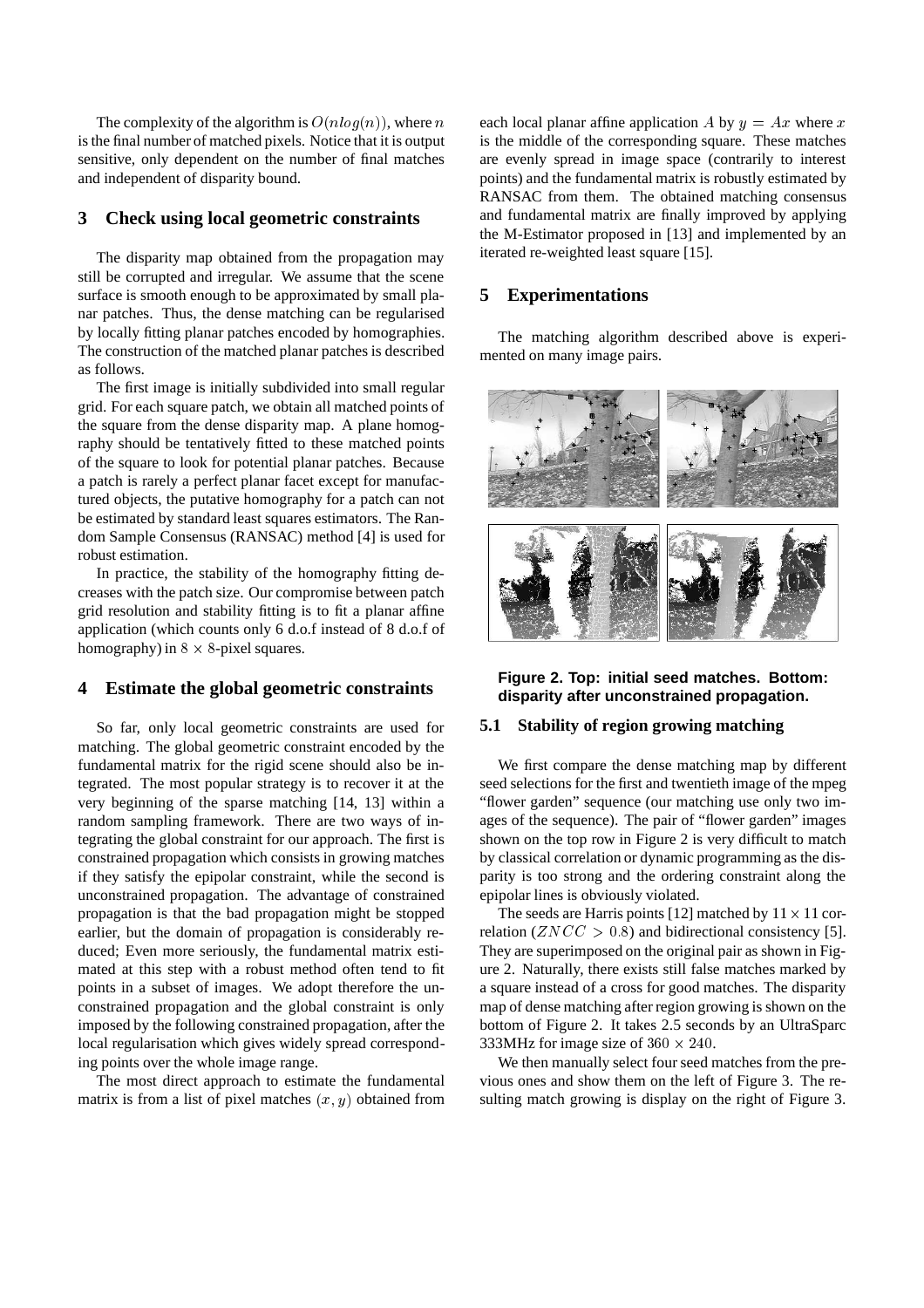

**Figure 3. Left: Four manually selected seed matches. Right: the resulting disparity map.**



**Figure 4. Left: 4 selected seeds and 158 false matches. Right: the resulting disparity map.**

Each seed match is sufficient to provoke an avalanche of correct matches in each of the four isolated and textured areas. The matched areas cover roughly the same surface as that obtained with the automatic seeds in Figure 2 and 78% of matched areas are common between two methods.

To these manually selected matches, 158 false matches with good normalized correlation score ( $ZNCC > 0.9$ ) are added. Still 70% of the matched areas are common with the automatic seeds in Figure 2.

From the above experiments, we see that the match propagation is robust w.r.t. the initial seed selection.

#### **5.2 Comparing with Image-Matching**

We show the advantage of unconstrained propagation to calculate the fundamental matrix for the previous big camera movement, by comparing our results with those of Image-Matching [14]. Image-Matching estimates a fundamental matrix  $F_i$  from least median square using seed matches by correlation and relaxation. The default parameters of Image-Matching are used. In particular, its correlation step is more conservative than ours because big  $15 \times 15$ windows are used with the same ZNCC threshold (0.8). It follows that there are no seed matches in the flowers because the geometric distortion between images is too strong (top of Figure 5), and the resulting  $F_i$  is too bad to allow constrained propagation in flowers on the bottom right of the trunk (bottom left of Figure 5) in spite of sub-pixel accuracy for seeds. Our dense matching is only pixel accuracy, but unconstrained propagation from the same seeds fills the full and common regions in the two images. It follows that our resulting fundamental matrix  $F_p$  is better in these areas than  $F_i$  and it is shown by allowing constrained propagations everywhere (bottom right of Figure 5).



**Figure 5. Top: Image-Matching seed matches.** Bottom left: F<sub>i</sub>-constrained propagation. Bottom right:  $F_p$ -constrained propagation.

#### **5.3 Applications**

We have used the result of our dense matching algorithm and fundamental matrix estimation for image interpolation [8] (left Figure 6 and Figure 8) and surface reconstruction (right Figure 6 and Figure 7). In both cases, the rendering is improved with a mesh which explicitly models half occluded areas and gradient edges (automatic building). As expected, the precision of the reconstruction decreases with the depth (Figure 6). In Figure 7, the face profile seems to be correct but the hairs are difficult to match. The algorithm parameters are the sames for all examples, except for the different faces in Figure 8 under similar conditions (provided by [11]): the regions of interest for seed matches are reduced to limit bad seeds. Many exemples are available at our Web site http://www.inrialpes.fr/movi/pub/Demos.

## **6 Conclusion and future work**

We have presented a new method of dense matching algorithm. The main contributions are twofold. A match region growing technique inspired from the region growing for image segmentation allows to match important areas across two images. Both local and global geometric constraints are integrated. Unlike the existing methods, the global constraint is recovered and used after local regularisation. The method has been experimented on many real image pairs including wide disparity and the application for image interpolation and novel view synthesis is convincing. Actually we are investigating different multiresolution